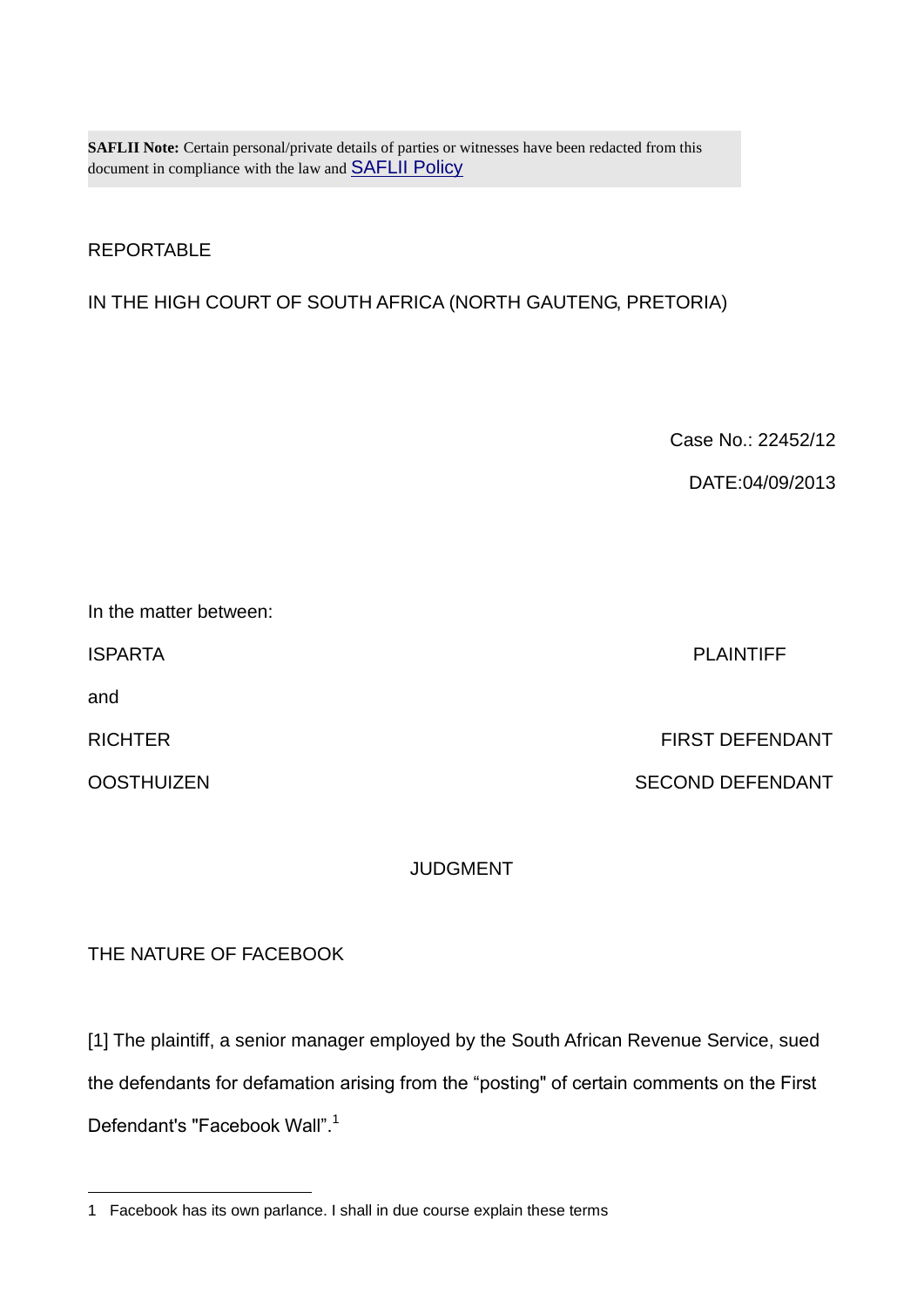[2] There are several Social Networking Services (SNS) websites available on the Internet, of which Facebook is the most popular in South Africa Anneliese Roos has described the Facebook process in an informative article, Privacy in the Facebook Era: A South African Perspective<sup>2</sup>. Willis J referred liberally to this article in Herholdt V Wills<sup>3</sup>. In a footnote, Willis J described Facebook as follows:

"Facebook is a popular free, social-networking website on the internet which enables registered users to send messages to one another, upload photographs and videos, keep in touch with one another and send information about themselves (and others) to other registered users "

According to statistics accessed by Willis J on 17 January 2013, it has 900 million users worldwide, 23% of whom visit their Facebook page more than five times a day. In what follows, I have been guided by the article of Anneliese Roos and the judgment in Herholdt v Wills.

[3] The features of Facebook have been abundantly described by Roos and Willis J and there is no need to repeat them in detail. However, for the purposes of this judgment I shall briefly explain the features that have a bearing on the issues in this matter.

[4] The purpose of Facebook is to provide a platform which allows subscribers to build social networks in which the members of the network can interact with one another. Anyone with a valid e-mail address can join Facebook Members of Facebook subscribe by creating what is known as a "profile". The user can choose what personal information to disclose, but since the purpose of Facebook is to make contact, or renew contacts and to create a social network, a user needs to give enough information to enable other users to find him or her and to decide whether she or he would like to join that user's network.

<u>.</u>

<sup>2</sup> (2012) 129 SALJ 375

<sup>3</sup> 2013 (2) SA 530 (GSJ)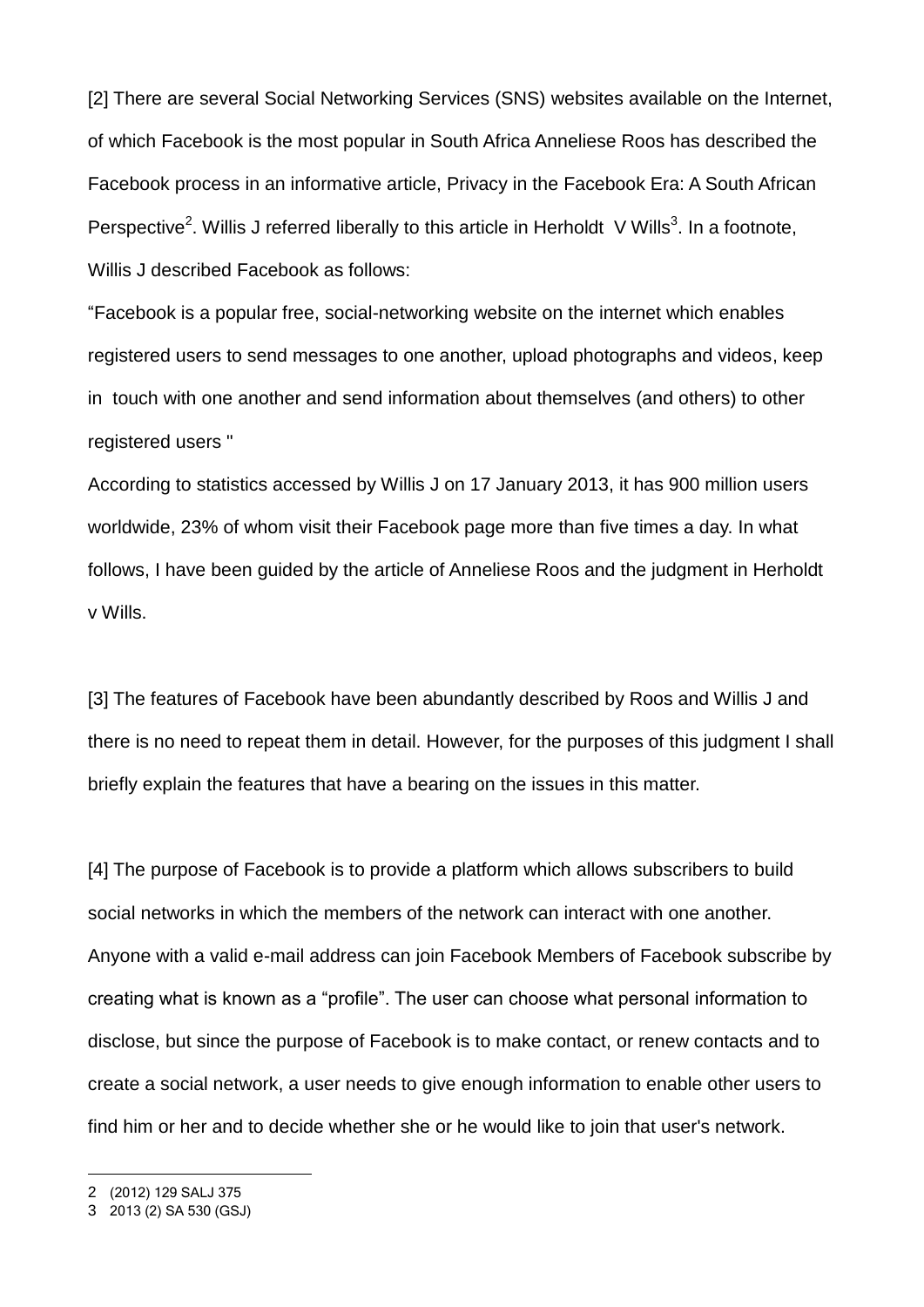Information that is typically supplied includes the user's contact details, age, gender, relationship status, education, interests, tastes in music, books and much more. A user builds a social network by adding any other Facebook subscribers as "friends" or "contacts".

[5] Users interact by "posting" private or public messages on their Facebook "walls". Users can traverse to the sites of other users in their network of contacts and view messages on other users' walls. They may react to messages posted by indicating whether they liked the posting or by posting a response Everyone who has been added as a contact by a user can view messages posted on that user's wall

[6] A user's profile is always visible to every Facebook user, but a user can control his or her "visibility'' by choosing "privacy settings". Items posted on the user's wall are only accessible to persons within the scope of the user's privacy setting. There are three privacy settings, "everyone", "friends of friends" or "friends only". The default setting is "everyone". A "friend" is someone that the user has listed as a "contact".

[7] A user may "tag" another user to any postings placed on his or her wall. The name of the tagged user will then appear at the end of the user's message as "with ... (tagged user's name)". The message would also appear on the wall of the tagged person. The tagged person's consent is not required, but he or she may remove his or her name from the message.

#### BACKGROUND

[8] The defendants closed their case without leading evidence In relating the salient facts, I only have the plaintiff's version.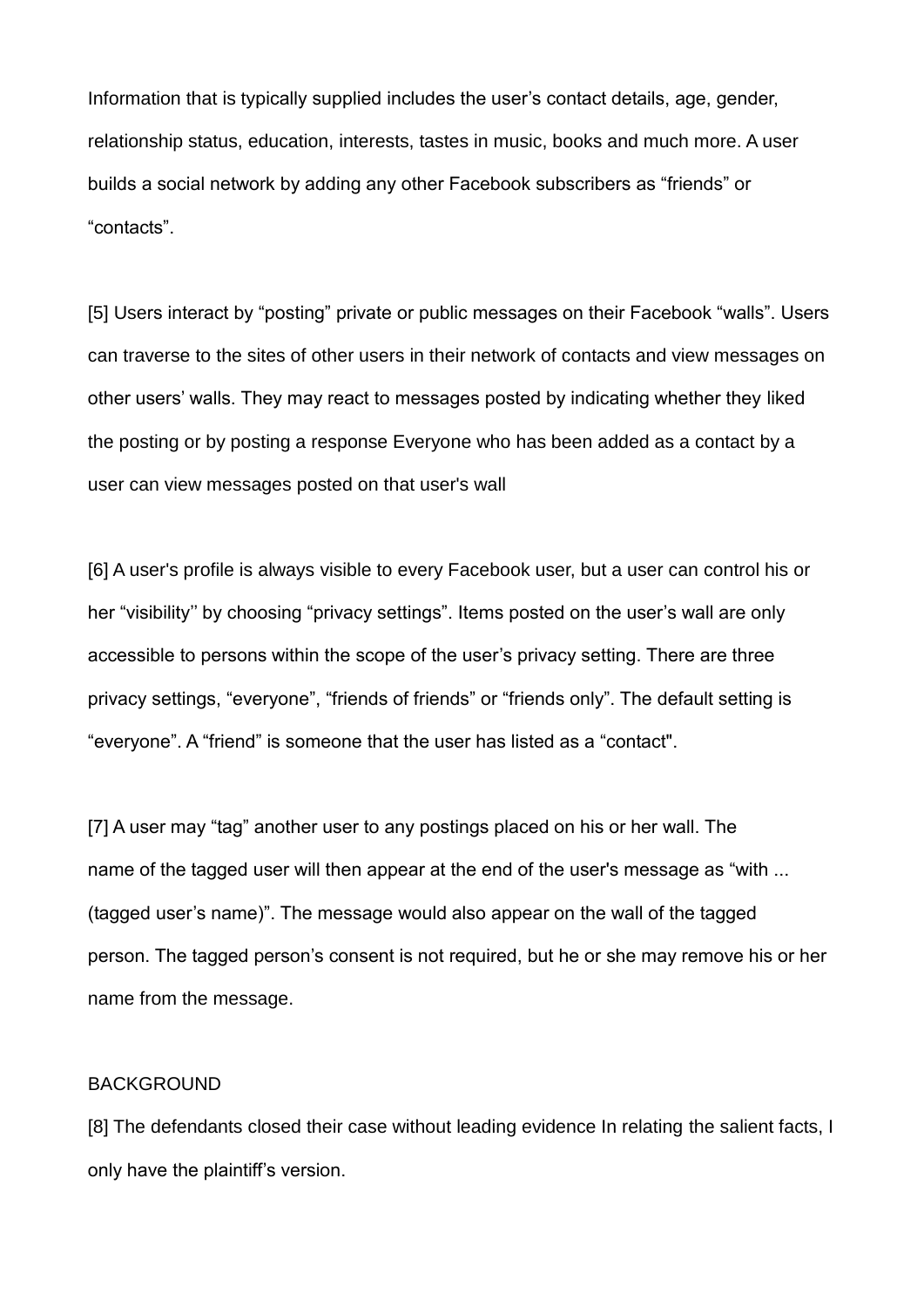[9] The plaintiff and the second defendant were married to each other, but were divorced after acrimonious litigation. The plaintiff and the second defendant are still engaged in consequent litigation. The plaintiff obtained an order for the committal of the second defendant for contempt of court. She also obtained an interim interdict against him, with a return date in September 2013. The ongoing litigation concerns the second defendant's alleged failure to comply with a settlement agreement entered into between the plaintiff and the second defendant in their divorce proceedings.

[10] The plaintiff has remarried and the first and second defendants have married each other. The plaintiffs husband has a son aged 16, who lives with her and her husband. She also has two children from her marriage with the second defendant. They are a girl, P-A, then aged 6, and a boy, G, aged 4

[11] It is against this background that the issues must be decided THE FACTS

[12] On 13 April 2012 the first defendant posted several comments on her Facebook wall and in each case tagged the second defendant. The plaintiff claims that two of them are defamatory. I shall, however, quote all the postings in order to place them in context.

[13] The first one, which the plaintiff alleges is defamatory, was posted on 13 April 2012 at 13:06: "Liewe L [The plaintiffs first name is Louise] Gelukkig weet ek jy kry die boodskap aangesien jy my facebook met valk oe dophou (en jy weet di skoen paa!) . en aangesien ek niks het om weg te steek nie moet jy dit tog gemet mteendeel eks bly dat jy my doen en late so interessant vind..maar voor jy weer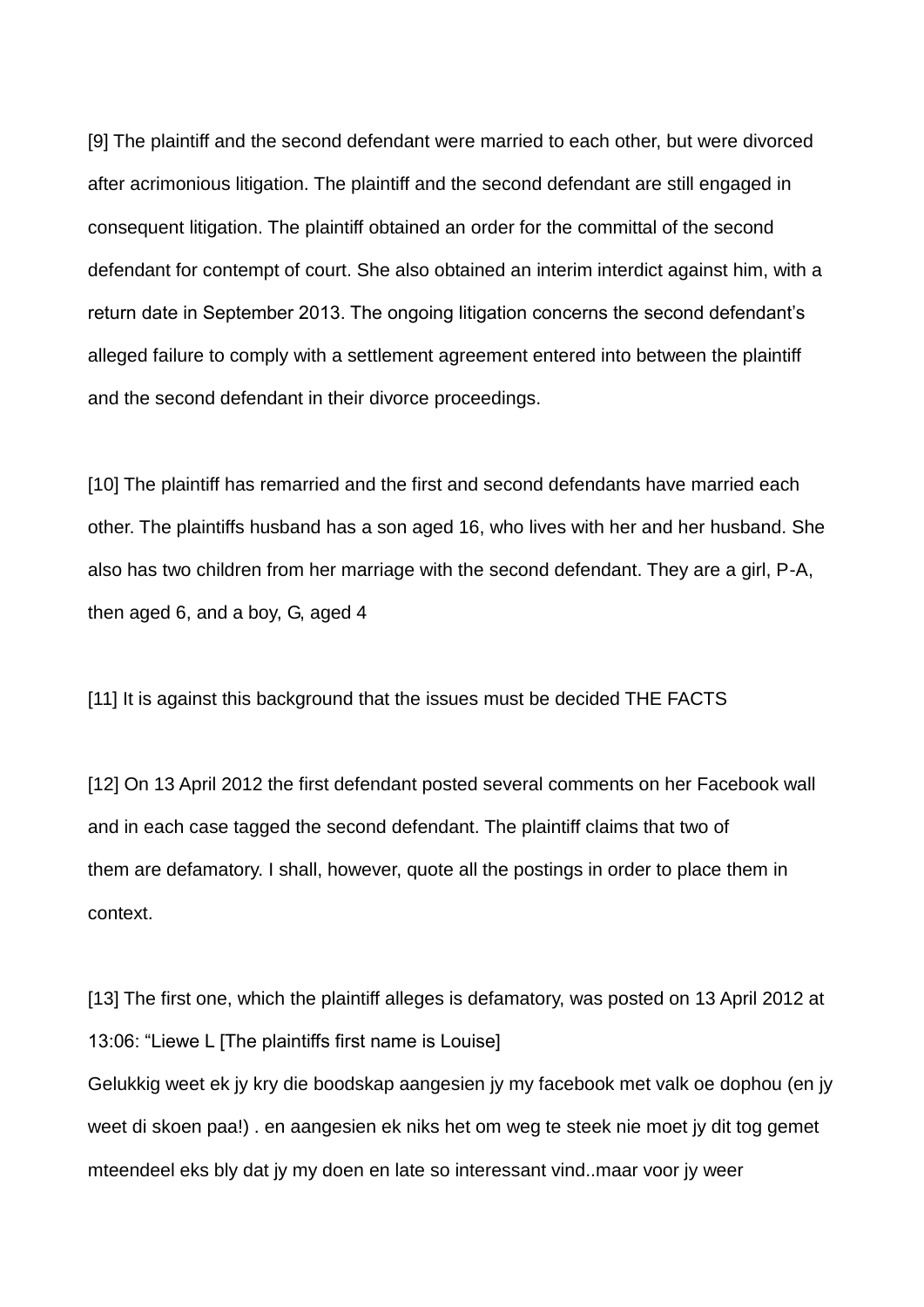aantuigings maak oor dinge waarvan jy duidelik absoluut niks weet ni stel ek voor jy kry jou feite agter mekaar want die keer het jy op- geeindig met n bloedrooi gesig!! - with P O." Three people reacted by stating that they "liked it". One text response was posted:

"R N LOLM' Goed gese! :)"

A certain J V commented on this post at 13:37 stating:

"Ai, wat he ons gemis. julle moet bietjie kom draai en die nuus deel ons lewers lets gemis hehe"

The first defendant replied at 13:42:

"Ons sal moet kom kuier voor ons so besig raak met ons populere leefstyl dat ons julle sal moet boek en geld vra ..lol...

Jy weet net m hoeveel presies julle gemis het nie."

[14] Thereafter, at 14:37, the first defendant posted a personal message. In the context of all the messages, this can only have been addressed to her husband, the second defendant. It is as follows:

"Engel ons is soos celebrities, whoohooo.. ons lewens word dopgehou en dan word di vreemste aantuigings daarvan gemaak...hehehe een van di dae is ons in die koerant ook dalk selfs in die ppl magazine... dan word ons tweets ook gepost...lol Lief jou my skat dankie datjy soveel opwinding in my lewe bring., xxx

Ons sal dalk n press release moet doen waar ons onder eed die feite stei mmmh watse skoene sal ek daarvoor aan trek saam watse rokkie??11 Hehehehe:-P"

Read in the context of the first posting, the second defendant seems to ridicule the plaintiff's alleged interest in her private life. As I have said, she did not testify to explain why she found it necessary to deride the plaintiff in a public forum However, certain newspaper reports were published regarding a court order that the first plaintiff had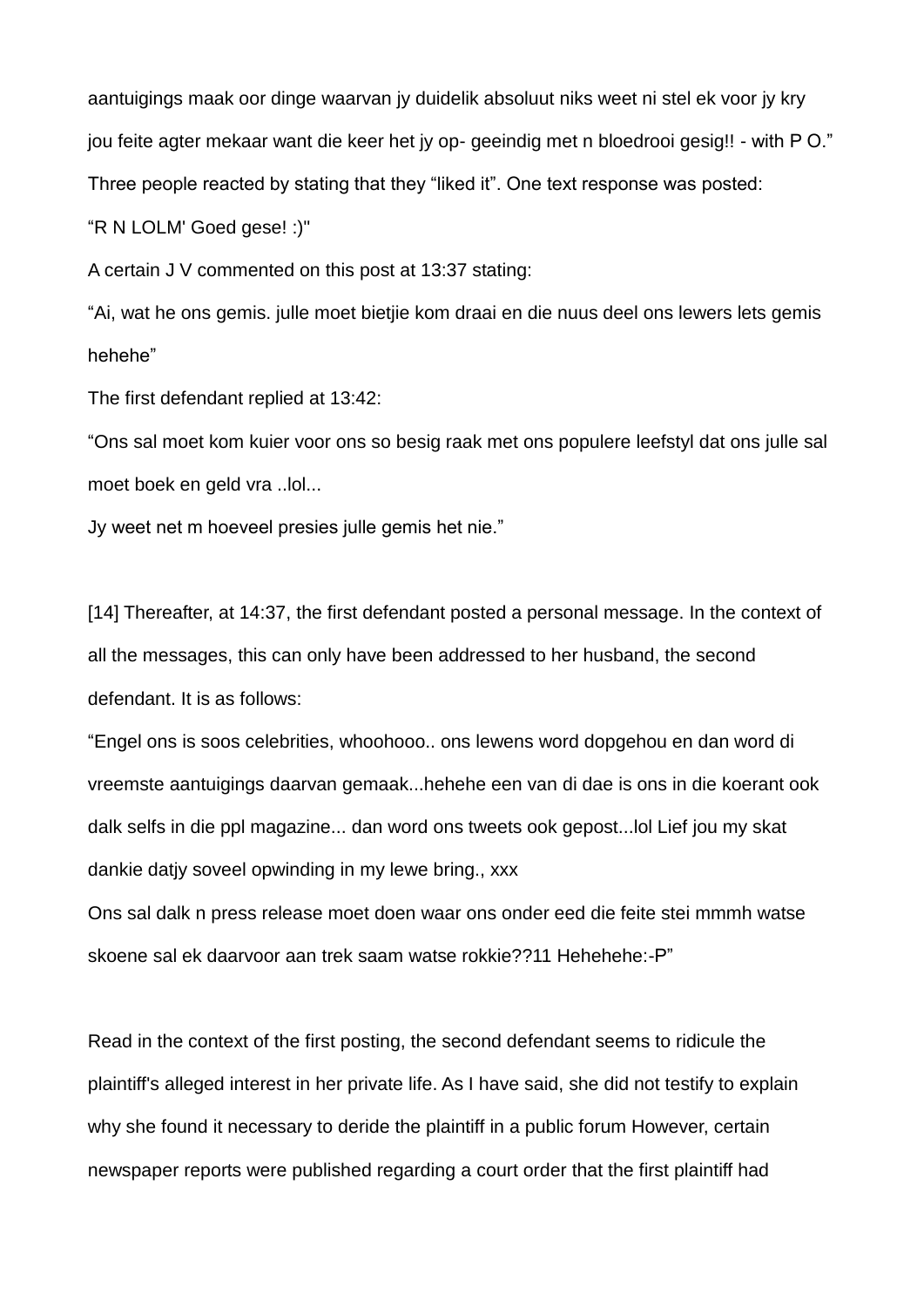obtained against the second defendant, interdicting him from coming within 100m of the plaintiff's home. The names of the parties had been omitted in the reports. The first defendant's sarcastic conceit about her and the second defendant's celebrity status probably stems from these reports.

[15] At 15:00. first defendant posted the following:

"Adele gaan jy kom help g en p-a se kamers kom oordoen?"' Ek het die moosite goed bestel. wat nou uiteindelik gekom het!!"

It has not been disclosed who this "Adele" is, probably a personal friend of the first defendant. The relevance of this posting is that it identifies the plaintiffs two children by name.

[16] At 16:38, the first defendant posted the second comment which is alleged to be defamatory:

"Aan alle mammas en pappas...wat dink julle van mense wat stief tiener boeties toelaat om klein sus- sies (6) te bad elke aand . net omdat dit di ma se lewe vergerieflik??? - witn P O"

The following comments were posted in response:

"L-M C Not a chance"

"C Polite Oh hell nee sal dit nooit toelaat me"

[17] The context of the last posting by the second defendant is the following:

After the divorce of the plaintiff and the second defendant, the second defendant worked abroad. The plaintiff said that she wanted to keep the second defendant involved with their children and from time-to-time sent him photographs, informed him of their development and shared poignant moments in their lives with him She submitted a transcript of an electronic chat between her and the second defendant. It started as an amiable discussion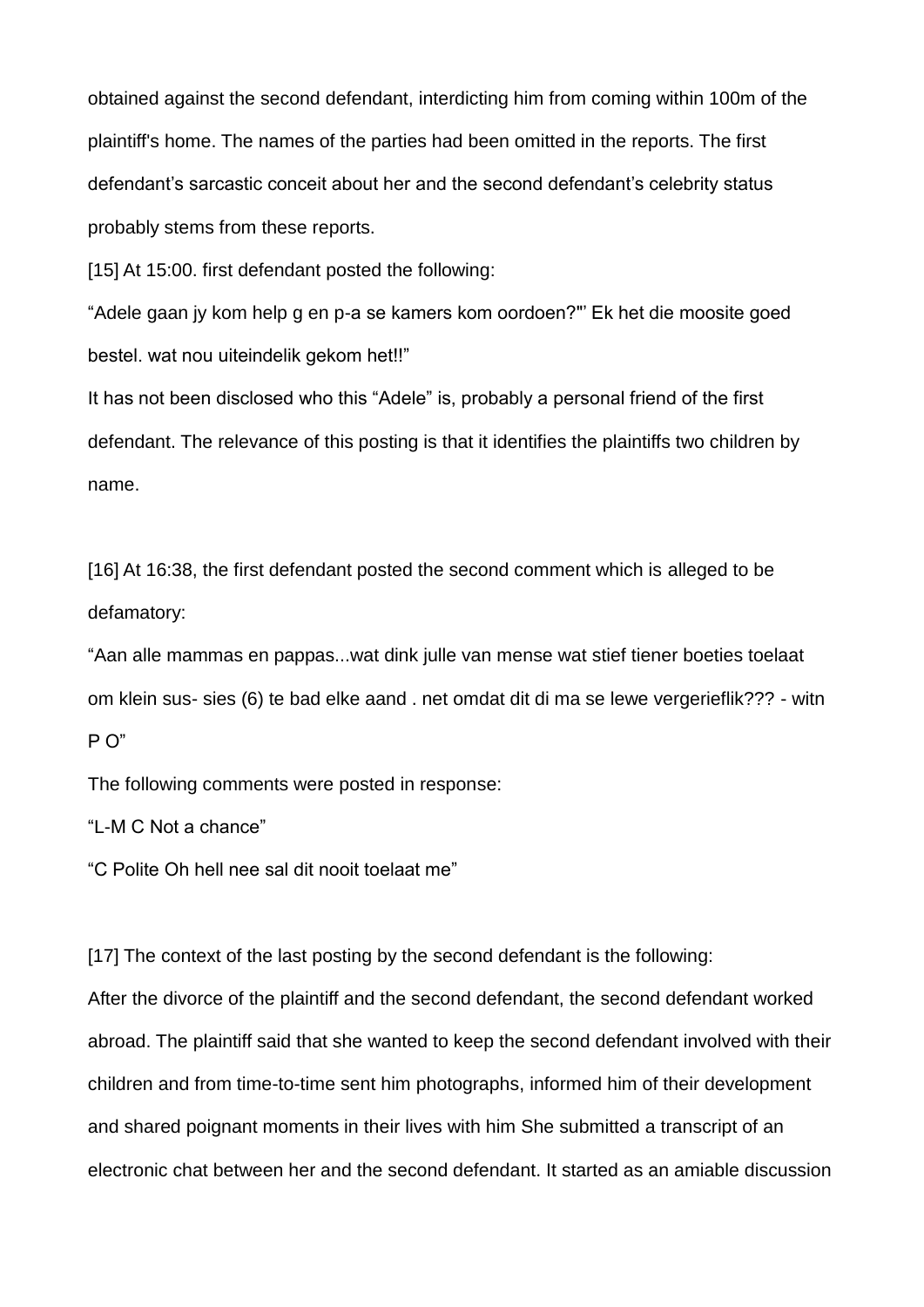in which the plaintiff told the second defendant how cute the children were and shared little anecdotes with him. The second defendant seemed depressed and said that it was not going "great", but that he would send an e-mail. She forwarded three photographs to him of the children in the bath One photograph shows a white board standing on a clothes basket with simple addition sums in a red marker pen, and the plaintiff's stepson demonstrating something. Another shows the plaintiffs stepson in the bathroom, apparently being pelted by one of the children with a wet sponge. The plaintiff said to the second defendant regarding the photographs, "Die pampoene (apparently a pet name for the children) het n wiskun- deles in die bad gekry". This is obviously a jovial domestic moment Only a depraved mind can see impropriety therein. The plaintiff believes that these photographs inspired the first defendant to post the second comment.

#### THE ISSUES

[13] Counsel for the defendants admitted on their behalf that the comments had been posted on the first defendant's Facebook wall and that the second defendant had been tagged to the comments.

[14] The plaintiff alleges in her particulars of claim that both the comments, quoted in paragraphs [13] and [16], are defamatory of her. The first one she claims, is disparaging and belittles her. She claims that the second one is malicious and aimed at damaging her reputation by implying that the plaintiff allows inappropriate interaction between her teenaged stepson and her minor daughter and that she is a bad mother. Do the comments refer to the plaintiff?

[20] A plaintiff in a defamation action must prove that the impugned statements are directed at him or her. If a plaintiff is not directly referred to in the defamatory statement,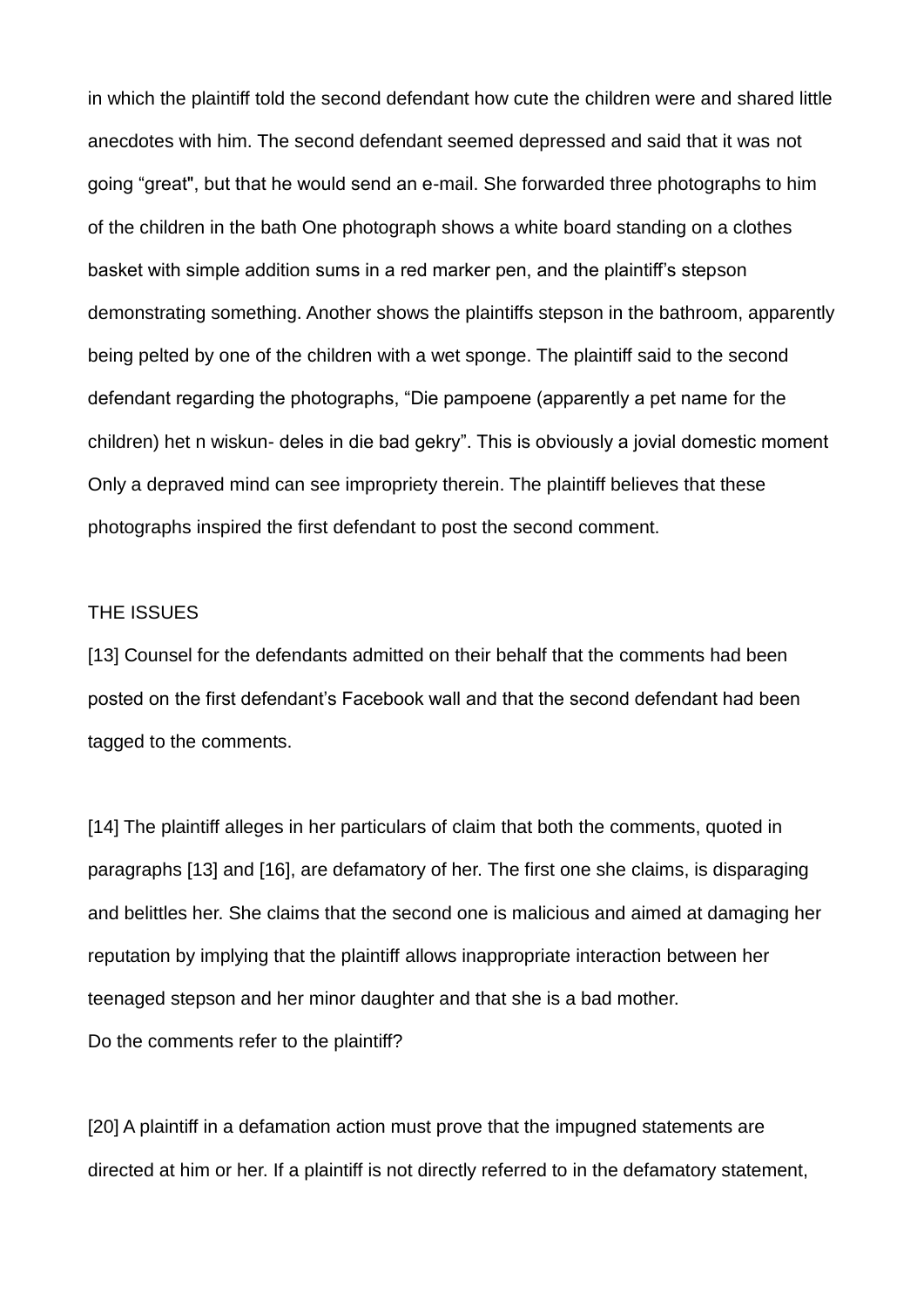the plaintiff must plead the circumstances which would have identified him or her to the addressees.<sup>4</sup> Counsel for the defendants made much of the fact that the plaintiff had not pleaded any such circumstances.

[21] It was put to the plaintiff in cross-examination that the first defendant has three persons by the name of L on her network and that a reasonable reader would not associate the comment with her. The plaintiff replied that she had no knowledge of persons on the second defendant's network that shared her first name, but conceded that it was possible. She testified, however, that many of the persons on the first and second defendants' networks know her and are aware of the issues between her and the second defendant. They would have no difficulty inferring that the comment was addressed to her. She testified that in any event, three people had posted comments, which indicates that they knew to whom the first defendant referred. Had they not known that, they would not have responded, as it would have been meaningless to them.

[22] The second comment does not refer to the plaintiff by name

1

[23] The test to determine whether defamatory material refers to the plaintiff where the plaintiff is not directly named was set out as follows by Viscount Simon LC in Knupffer v London Express Newspapers Ltd<sup>5</sup>

"There are two questions involved in the attempt to identify the appellant as the person defamed. The first question is a question of law - can the article, having regard to its language be regarded as capable of referring to the appellant? The second question is a

<sup>4</sup> *Argus Printing & Publishing Co Ltd v Weichardt* 1940 CPD 453 *Visse v Wallachs' Printing & Publishing* 1946 TPD 441 *Amler s Precedents of Pleadings,* 7th Ed by Harms at 162

<sup>5</sup> [1944] 1 All ER 495 (HL) at 497. This two-staged test has found favour in our courts See *Aymac CC v Widgerow* 2009 (6) SA 433 at 445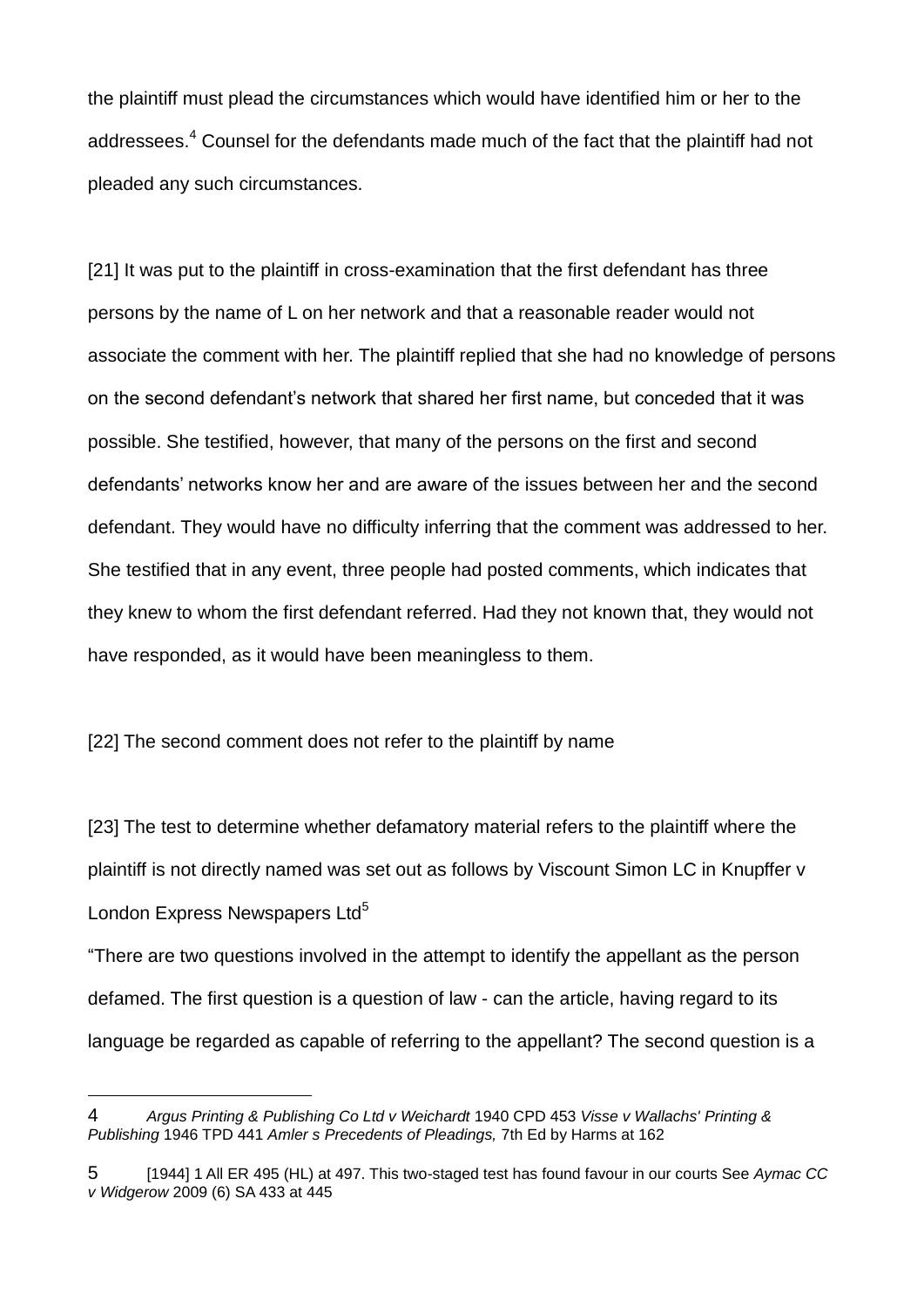question of fact namely does the article in fact lead reasonable people, who know the appellant, to the conclusion that it does refer to him"? Unless the first question can be answered in favour of the appellant, the second question does not arise ..." The two questions involved in this case are therefore: (a) can the words be regarded as capable of referring to the plaintiff? and (b) did the words in fact lead reasonable readers who know the plaintiff to the conclusion that they do refer to her? [23] This test found favour with our courts. However, Gautchi AJ in Aymac CC v Widgerow<sup>6</sup> said that separating the questions of law and fact is artificial in the context of a trial. He said: "The distinction is only relevant in the case of an exception, or where the functions of deciding matters of law and fact are divided, as between judge and jury. On exception there is by definition no evidence. and the court will have before it the alleged defamatory statement, together with whatever special circumstances are pleaded in regard thereto. The court will assume the correctness of the special circumstances pleaded and answer the question, as a legal one, whether the statement is capable of referring to the plaintiff If the court is to apply the two-stage enquiry in a trial it must be astute to ignore the evidence when answering the first question."

He said that it would be more logical, in a trial, to formulate the question as a single one, as was done by three of the other Lords in the Knupffer case, e g as formulated by Lord Atkin:

"The only relevant rule is that in order to be actionable, the defamatory words must be understood to be published of and concerning the plaintiff."

In my view the logic of this approach is unassailable.

[24] The words of the first comment directly refer to the plaintiff and they in fact lead reasonable readers to know that they referred to her. Two of the plaintiffs personal friends

1

<sup>6</sup> 2009 (6) SA 433 (WLD) at 446J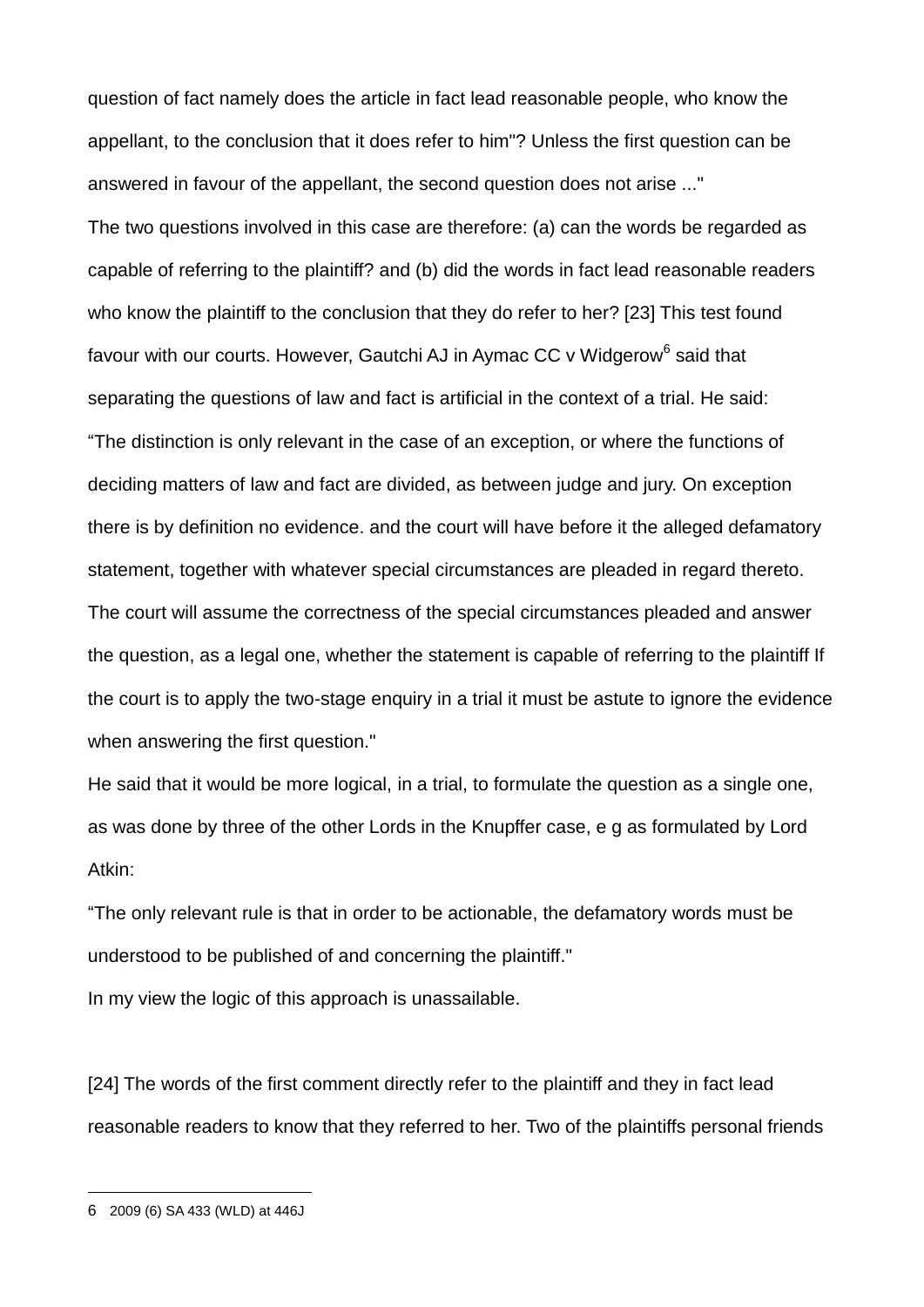(as distinguished from Facebook friends) testified that they knew immediately that the comments referred to the plaintiff. Ms M d K testified that she knew about the litigation between the plaintiff and the second defendant and understood that the first comment was an attack on the plaintiff. She saw the first comment on 16 April 2012 on the second defendant's Facebook wall. She immediately copied it onto her Blackberry cell phone device and forwarded it to the plaintiff.

[25] I find therefore that the first posting refers directly to the plaintiff, even though there might be more than one L. In the circle of friends and acquaintances of the plaintiff and the defendants, everyone knew which L was being addressed. They did not need a surname to identify the plaintiff.

[26] The second comment does not refer to the plaintiff by name, and in isolation, it cannot be said that it refers to her. However, it forms part of an exchange of messages posted on the defendants' walls within a period of a few hours. It is abundantly clear that they are all part of an attack on the plaintiff. Several persons reacted to the postings. As in the case of the first posting, they could not have reacted had they not known to whom it refers because the posting would have been meaningless to them. Ms Angela Heyns, another close friend of the plaintiff, testified that she saw the second comment on the second defendant's Facebook wall and knew that it referred to the plaintiff, firstly because she was aware of the ongoing litigation between the plaintiff and the second defendant, and secondly because the names of the plaintiff's children were mentioned in the posting at 15:00 on 13 April 2012.<sup>7</sup> She did not immediately inform the plaintiff of the posting because she thought there were suggestions of a sex scandal that might be a sensitive issue in which she should not get involved. She contacted the plaintiff only after she had discussed

1

<sup>7</sup> Paragraph [15] above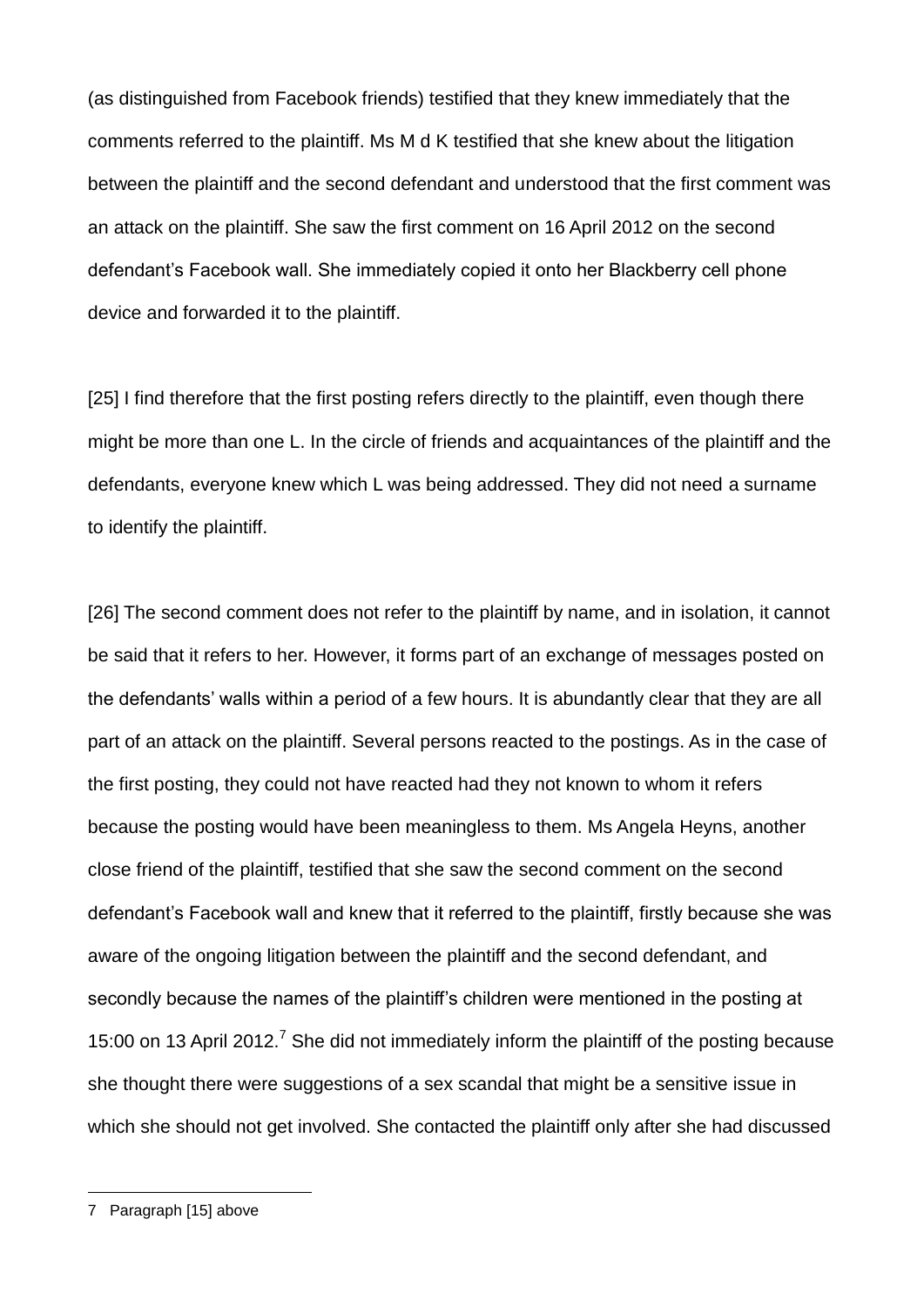it with her husband.

[27] Counsel for the defendants argued that, in establishing whether the postings referred to the plaintiff, the court should interpret each posting individually without having regard to the other postings. He referred to Geyser en n Ander v Pont<sup>8</sup> and quoted from the headnote where the following appears:

"... in order to adjudge whether the articles were defamatory and to what extent they referred to the plaintiffs each article had to be dealt with separately."

That part of the headnote is quoted out of context. What appears in the judgment is the following:

"Die gewraakte Kromeke strek oor 'n tydperk van n jaar; die deursnee leser sou ledereen elke maand gedurende daardie tydperk as 'n afsonderlike stuk gelees het, en me die heie reeks soos n boek op een slag me Derhalwe, na my mening, om te oordeel of en hoe hulle lasterlik is en of en tot watter mate hulle na die eiseres verwys, moet elke artikel afsonderlik behandel word

Maar natuurlik beteken dit nie dat die vorige artikels me vir die uitleg van die latere gebruik kan word nie; as iets uit die vorige artikels deur die deursnee leser tydens die lees van latere artikels waarskyn- lik onthou sou word, kan dit vir die uitlegging van laasgenoemde inaggeneem word "

[28] The court held that previous articles may be used for the interpretation of the various articles. In any event, this was a finding on the particular facts of that case. The facts in this case are completely different. The postings followed each other within a period of a few hours. The reasonable Facebook member would have understood that all the postings related to the issues between the plaintiff and the defendants.

1

<sup>8</sup> 1968 (4) SA 67 (W)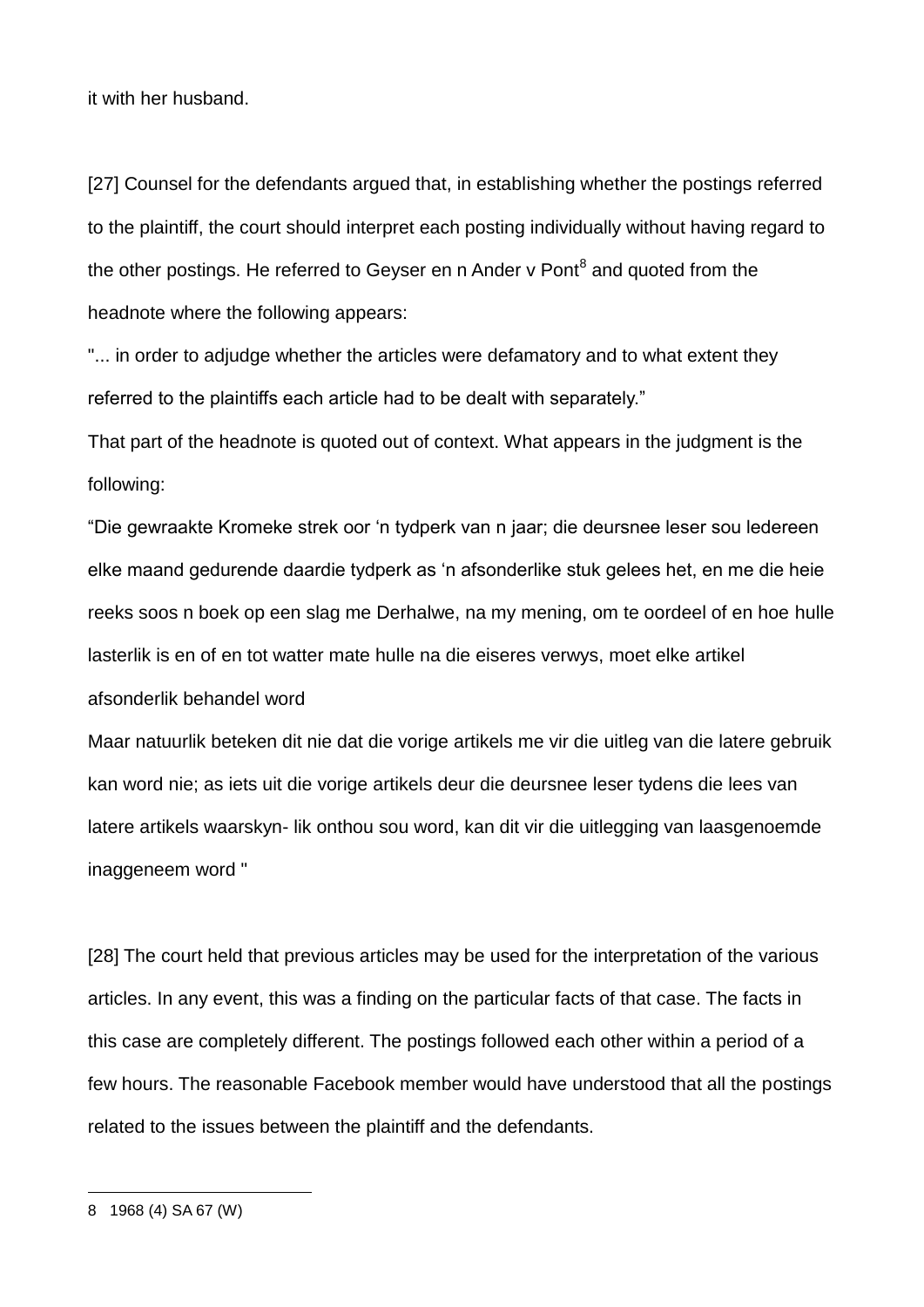[29] The plaintiff's two personal friends knew that it referred to her, and other contacts on the defendants' network also knew. I find therefore that whether one adopts the two-stage enquiry set out by Viscount Simon LC in Kupffer on the one hand, or the approach suggested Lord Atkin in Kupffer and Gautchi AJ in Aymac CC v Widge- row on the other hand, the second posting unambiguously refers to the plaintiff.

#### The second posting is in the form of a question

[30] I must dispose of a further submission made by counsel for the defendants, viz. that the second posting is in the form a question and that a question cannot constitute defamation. It is so that the posting is grammatically in the form a question and it ends with four question marks. However, implicit in the question is a statement. The statement is that the plaintiff allows her teenaged stepson to bathe her 6-year-old daughter every evening because it is convenient to her. The question is not whether the plaintiff allows it, but what the "mammas en pappas" think about it

[31] There is therefore no merit in this submission.

Are the comments individually or individually and collectively, defamatory'?

[32] The first comment is to the effect that the plaintiff is meddlesome and interfering. It is a personal message addressed to the plaintiff. If the first defendant had an issue with the plaintiff, she could have addressed it with her personally However, she chose to publish it on Facebook where all her friends and friends of the plaintiff would read it. Although the first message does not constitute serious defamation, publication thereof on her Facebook wall was gratuitous and with the intention to place the plaintiff in a bad light.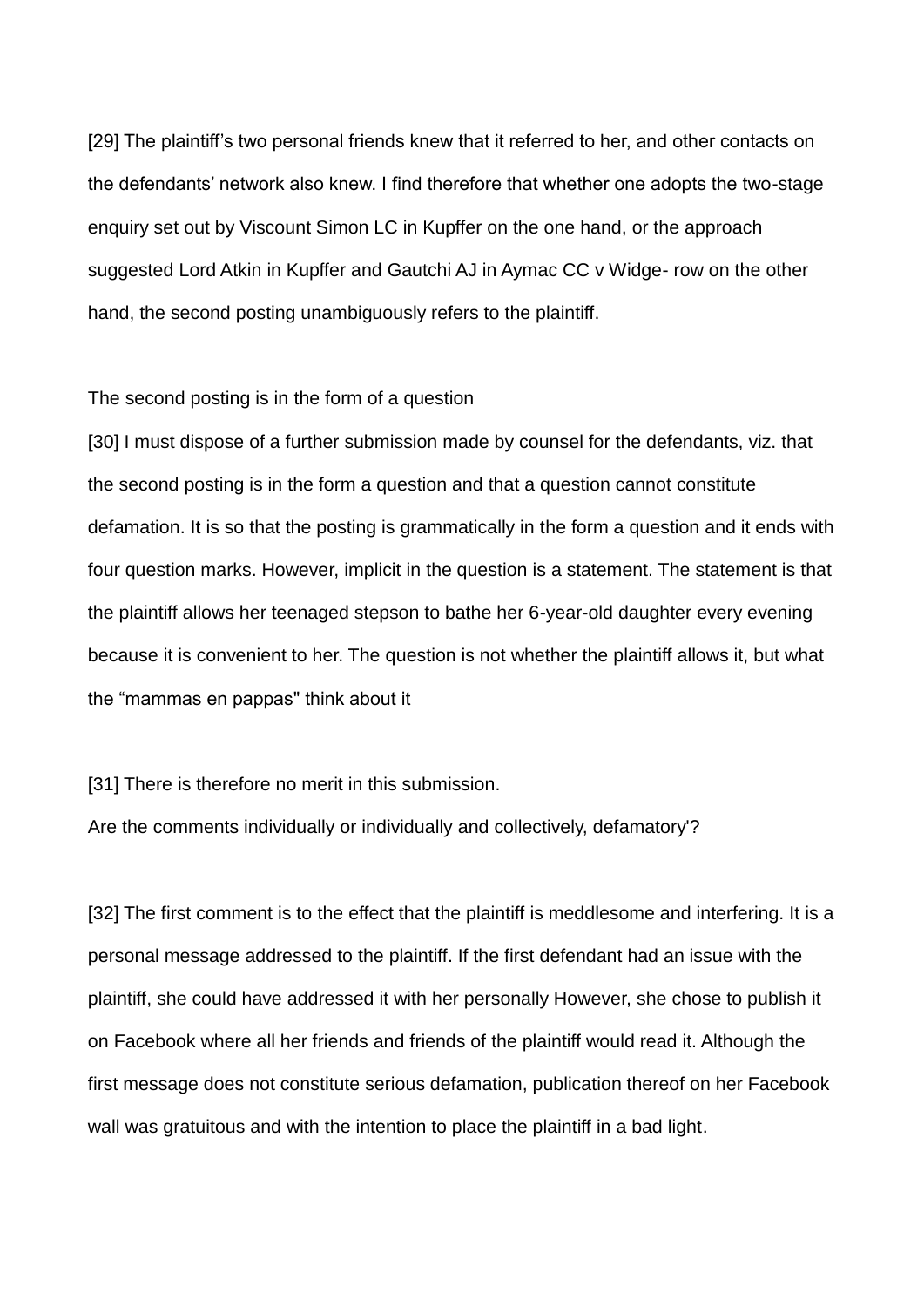[33] The second impugned posting is scandalous to the extreme It suggests that the plaintiff encourages and tolerates sexual deviation, even paedophilia Some of the defendants' friends lapped it up with relish and added their own snide comments, compounding the damage to the plaintiff's reputation.

[34] I therefore find that both statements are defamatory, individually and collectively.

# THE SECOND DEFENDANT

[35] The second defendant is not the author of the postings. However, he knew about them and allowed his name to be coupled with that of the first defendant He is as liable as the first defendant.

# DAMAGES

[36] For the purposes of awarding damages, I shall consider the combined effect of the comments on the reputation of the plaintiff.

[37] Nugent JA said in Tsedu and Others v Lekota and Another<sup>9</sup> that monetary compensation for harm of this nature is not capable of being determined by any empirical measure. Awards made in other cases might provide a measure of guidance but only in a generalised form. He did not find it helpful to recite other awards

[38] Mindful of the caution by Nugent JA, I nevertheless sought guidance from previous awards.

[39] Harms JA pointed out in Mogale and Others  $v$  Seima<sup>10</sup> that awards in defamation

<u>.</u>

<sup>9</sup> 2009 (4) SA 372 (SCA) at [25]

<sup>10</sup> 2008 (5) SA 637 (SCA) at paras [9] to [12] and [18]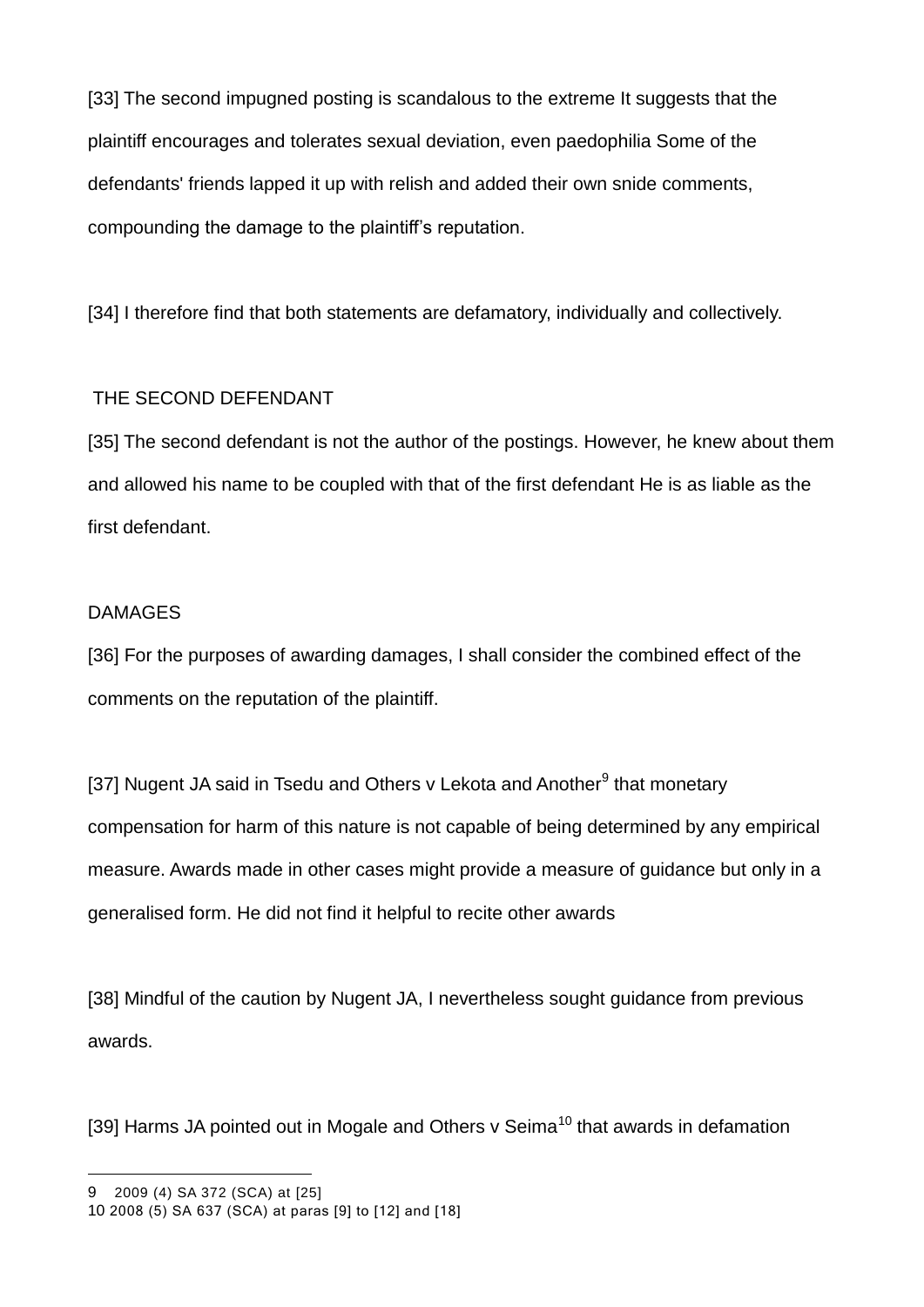cases do not serve a punitive function and are, generally, not generous. In Mthimunye ve RCP Media and Anotheru<sup>11</sup> R35 000 was awarded to a Municipal Manager about whom a report was published in City Press about alleged sexual harassment of a secretary in his office. City Press had apologised, but Du Plessis J found that the apology had been insufficient. This is the most recent comparable decision that I could find. The facts in Mthimunye can be distinguished in mainly two respects: (a) the plaintiff was a public figure, and (b) the respondent had published an apology.

[40] An apology in the same medium (Facebook) would have gone a long way towards mitigating the plaintiff's damages. In fact, there is much to be said for the proposition that orders for damages for defamation are inappropriate. Nugent JA, in a minority judgment in Media 24 v Taxi Securitisation<sup>12</sup> referred to a 1995 report of the New South Wales Law Commission, referred to by Willis J in Mineworkers Investment Co (Pty) Ltd v Modibaneu<sup>13</sup> which called damages as the sole remedy for defamation "remedially crude". Nugent JA said in para [72]: "As it is. an order that damages are payable implicitly declares that the plaintiff was unlawfully defamed, thereby clearing his or her name, and there can be no reason why a plaintiff should be forced to have damages as a precondition for having the declaration."

An apology to the plaintiff, or a retraction in writing, in the same forum that the offending statements had been made, also clears the name of the plaintiff

[41] The defendants have not apologised and continued to hold their view, as expressed by the first defendant in an e-mail response to the plaintiffs attorney, that they had been entitled to publish about anybody whatever they liked. The e-mail is as follows:

"Trish. ..facebook is oop vir almal en almal se opimes...nerens is lets op jou klient se wall

<u>.</u>

<sup>11</sup> 2012 (1) SA 199 (GNP)

<sup>12</sup> 2011 (5) SA 329. paras [71] and [72]

<sup>13</sup> 2001 (6) SA512 para 26